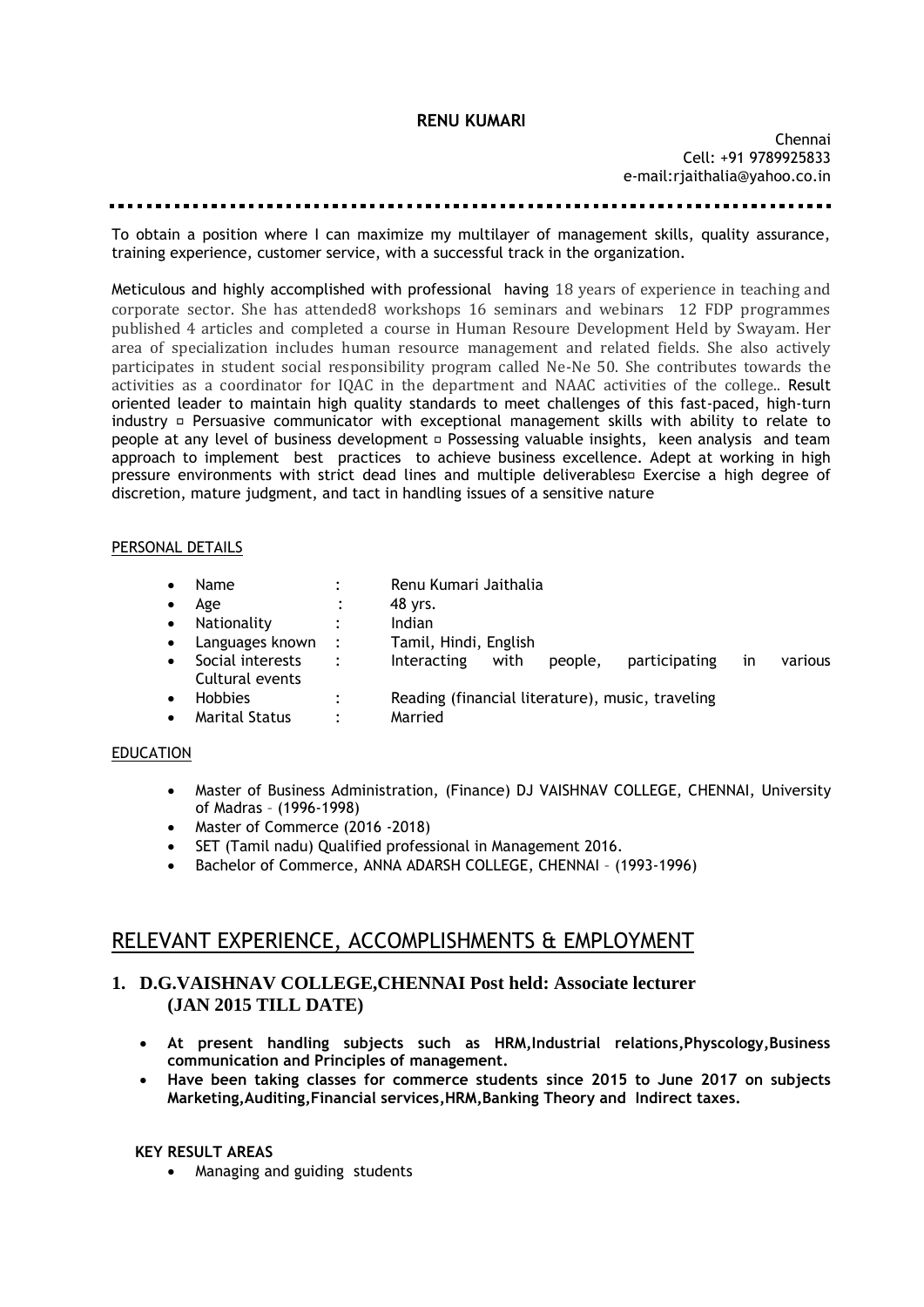- Locating and tutoring on major financial and human resource aspects
	- Making students achieve their best and become leaders

# **2.Green Avenue Homes & Gardens, Chennai.**

## **(August '14 – Dec'15)**

## **Manager Marketing and Sales**

#### **Key Deliverables:**

- Responsible for Enquiry generation through various mediums of advt (Paper/Online/Radio/Visual,etc).
- Responsible for creating, designing and implementation of various mediums of advt.
- Creating brand awareness through various mediums of advt.
- Team training and ensuring proper enquiry follow up.
- Setting sales target and ensure the same is achieved.
- Meeting the clients for the closure of the sale if required.
- Facilitating the housing loans for the customers who request for.
- Ensure proper delivery of the property post registration process.

## **3. Post Held: Relationship Manager, Shweta Developers - Hyderabad (April 2012 to March 2013.) – 1 Year**

## **Managerial Function**:

- 1. Promotion and Publicity:
	- Process
	- Identify the Sources.
	- Negotiating the Price.
	- Posting the Ads in Sources.
	- Generating leads from Sources.

## 2. Documentation:

- Monitor and maintain the payment details of Customer.
- Issuing allotment letter to customer.
- Co-ordinate with accounts in Issuing receipts for payments received from Customers.
- Check the agreement of sale issued to customer and Keep records of Agreement of Sale.
- Maintaining a reference file which gives details of all the communication with customer.
- Check the Tripartite Agreement issued to Customer and Bank.
- Issuing letter to customers advising Bank to disburse amount appropriate to the construction stage.
- 3. Payment monitoring:
	- Possession of cheques at the time of booking and handing over to A/C's department at the time of deposit.
	- Prior intimation to customers informing that the cheque will be deposited.
	- Monitoring payment to be disbursed by Bank in case of Bank loan customers.
	- Coordinating with customers and receive payments as per their schedule.
	- Maintain a record of payments for each flat and monitor periodically with the accounts department.
- 4. Bank Loan Processing:
	- Informing the Bank that the customer is interested to take loan from their bank.
	- Co-ordinate with customer that the documents are handed over on time for the loan process.